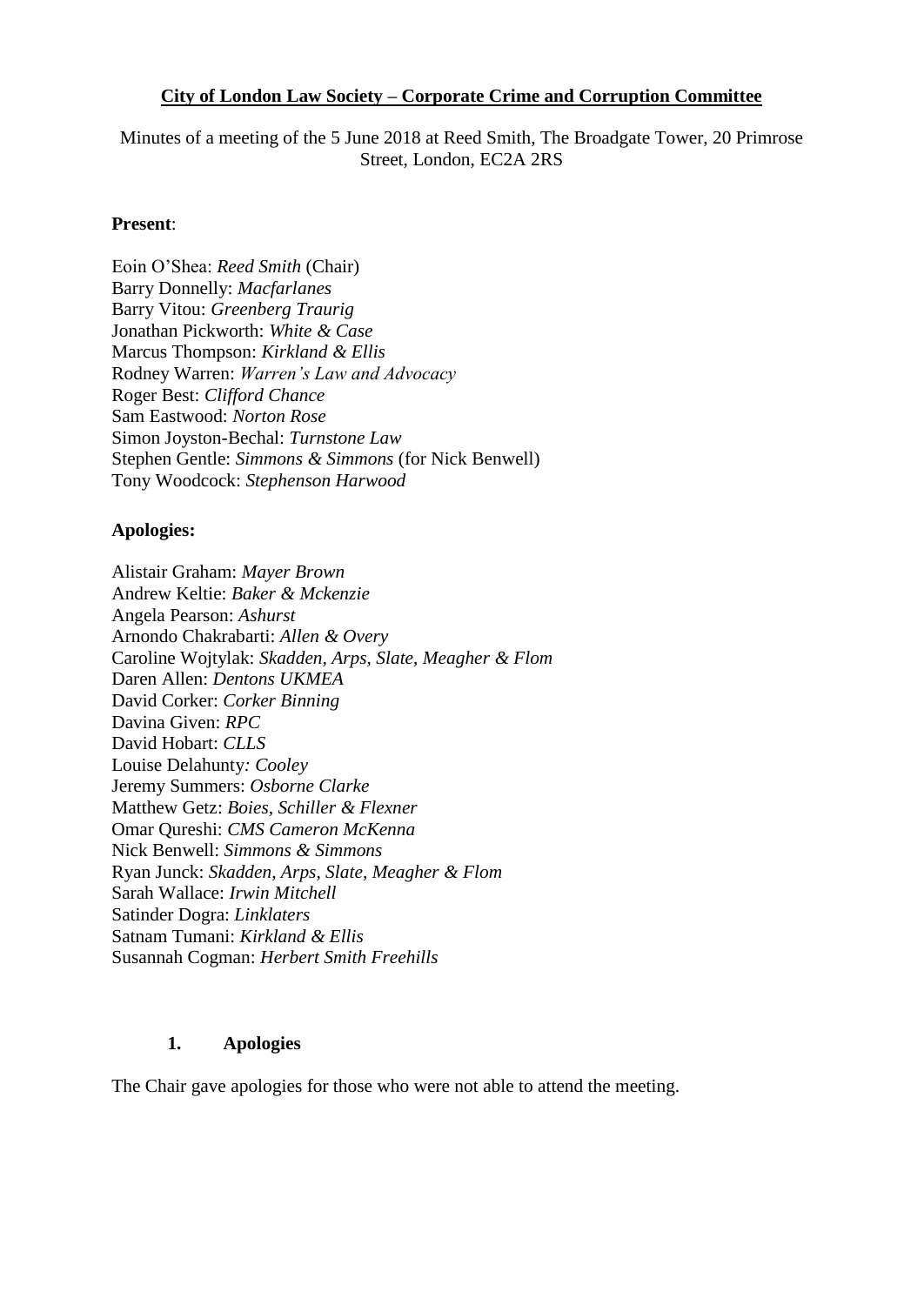## **2. Minutes of the last meeting**

The Minutes of the last meeting (24 April 2018) were approved. The Chair directed for the Minutes be filed on the CLLS website 24 hours after the meeting, providing Committee members not present with additional time to send any final comments on the draft.

## **3. UK Bribery Act Review – HOL**

There was a discussion of the House of Lords Committee's review of the UK Bribery Act (chaired by Lord Saville). It was noted that the most likely area of focus will be around Sections 7 and 8. The Chair noted that the Law Society wished to coordinate a response with the Committee. It was agreed that the Chair would take action as regards the Terms of Reference and noted that the Committee would be likely to submit a response.

## **4. Practice / Legal updates**

The Chair commented that the ENRC appeal in relation to privilege issues will be heard by the Court of Appeal on 3 July 2018.

# **5. S.2 interview practices**

There was a discussion regarding an attempt by the Department of Justice to depose two individuals through the SFO as part of their extradition proceedings. Ultimately the request was withdrawn as the criminal proceedings were dismissed.

The lack of judicial scrutiny over NCA raids was discussed, as were difficulties obtaining letters of request. The discussion progressed to the new head of bribery at the NCA.

There was a discussion regarding ongoing litigation as to whether a person can be compelled to bring documents into the jurisdiction pursuant to S2 CJA 1987. In this case an individual was served with a Section 2 notice to bring documents located in the US to the UK. Post hearing submissions have been made to the Divisional Court but the judgment has not been given.

## **6. Guest Speakers:**

The Chair confirmed that Simon York of HMRC is scheduled to attend the Committee meeting on 11 September 2018.

The following speakers may be of interest:

- Lisa Osofsky
- Andy Lewis
- Adam Steiglitz